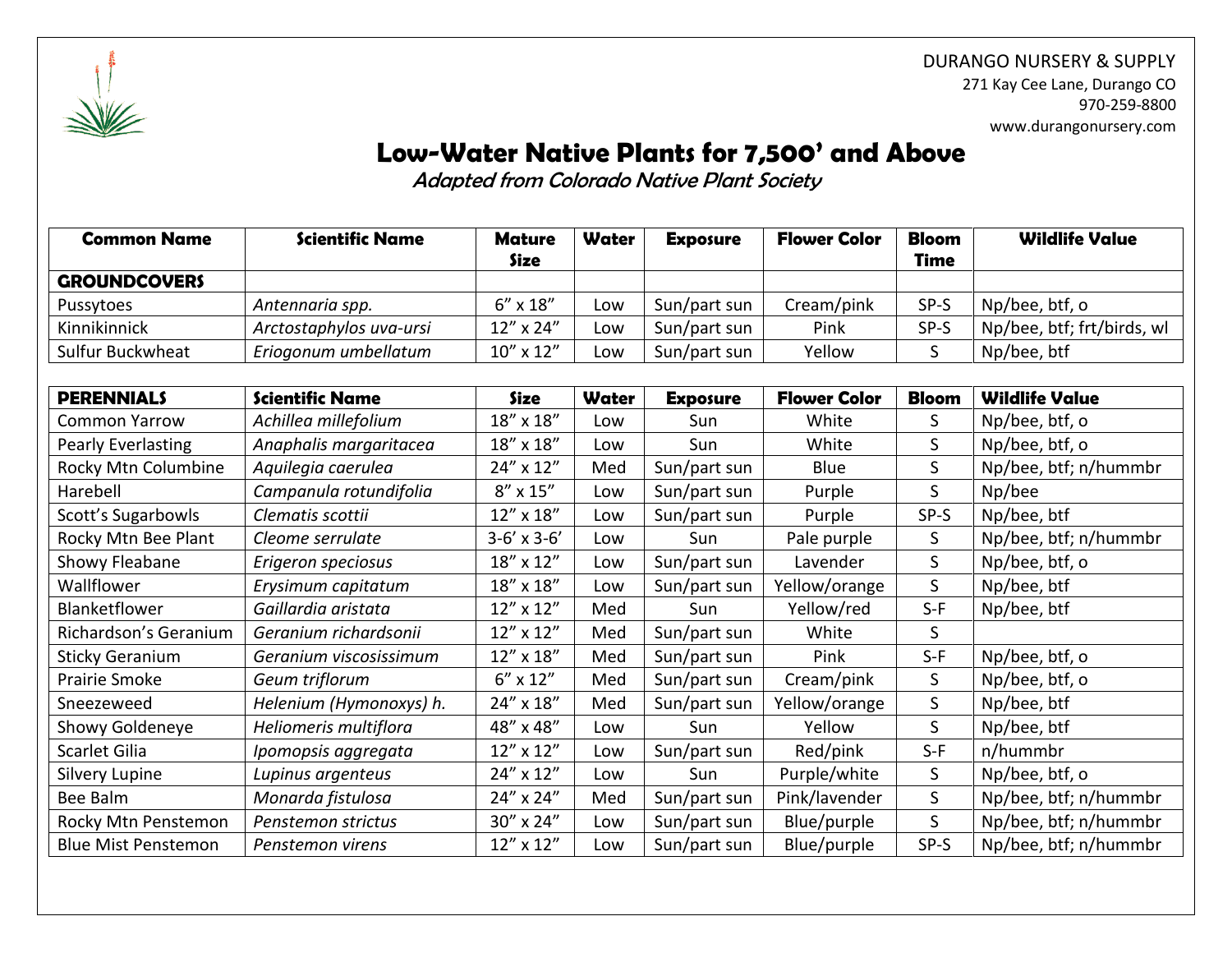

DURANGO NURSERY & SUPPLY 271 Kay Cee Lane, Durango CO 970-259-8800 www.durangonursery.com

# **Low-Water Native Plants for 7,500' and Above**

Adapted from Colorado Native Plant Society

| Whipple's Penstemon     | Penstemon whippleanus    | 24" x 12"          | Med | Sun/part sun | Wine purple |      | Np/bee, btf; n/hummbr |
|-------------------------|--------------------------|--------------------|-----|--------------|-------------|------|-----------------------|
| Silky Phacelia          | Phacelia sericea         | $16'' \times 12''$ | Low | Sun          | Purple      |      | Np/bee, btf; n/hummbr |
| Jacob's Ladder          | Polemonium viscosissimum | $18'$ x 12         | Med | Sun/part sun | Blue        |      | Np/bee, btf           |
| Pasque Flower           | Pulsatilla patens        | $6'' \times 6''$   | Low | Sun          | Lavender    | SP-S | Np/bee                |
| <b>Black-eyed Susan</b> | Rudbeckia hirta          | 24" x 12"          | Low | Sun/part sun | Yellow      |      | Np/bee, btf; s/birds  |
| Golden Banner           | Thermopsis divaricarpa   | 18" x 24"          | Low | Sun/part sun | Yellow      |      | Np/bee, btf           |

| <b>GRASSES</b>          | <b>Scientific Name</b> | <b>Size</b>     | Water | <b>Exposure</b> | <b>Flower Color</b> | <b>Bloom</b> | <b>Wildlife Value</b> |
|-------------------------|------------------------|-----------------|-------|-----------------|---------------------|--------------|-----------------------|
| <b>Indian Ricegrass</b> | Achnatherum humenoides | 24" x 12"       | -ow   | sur             |                     |              | s/birds               |
| <b>Junegrass</b>        | Koelaria macrantha     | $18''$ x $18''$ | ∟ow   | sur             |                     | <b>SP</b>    | s/birds               |

| <b>SHRUBS</b>               | <b>Scientific Name</b> | <b>Size</b>     | <b>Water</b> | <b>Exposure</b> | <b>Flower Color</b> | <b>Bloom</b> | <b>Wildlife Value</b>      |
|-----------------------------|------------------------|-----------------|--------------|-----------------|---------------------|--------------|----------------------------|
| <b>Western Serviceberry</b> | Amelanchier alnifolia  | $12'$ x 6 $'$   | Low          | Sun/part sun    | White               | SP           | Frt/birds                  |
| Redtwig Dogwood             | Cornus sericea         | $5' \times 5'$  | High         | Sun/part sun    | White               | S            | Np/bee, btf, o             |
| <b>Mountain Spray</b>       | Holodiscus dumosus     | $7' \times 3'$  | Low          | Part shade      | Pink/white          | S            | Np/bee, btf                |
| Shrubby Cinquefoil          | Potentilla fruticose   | $3' \times 3'$  | Low          | Sun             | Yellow              | $S-F$        | Np/bee, btf, o             |
| Chokecherry                 | Prunus virginiana      | $15' \times 8'$ | Low          | Sun/part sun    | White               | <b>SP</b>    | Np/bee, btf; frt/birds, wl |
| <b>Golden Currant</b>       | Ribes aureum           | $5'$ x 4'       | Low          | Sun/part sun    | Yellow              | <b>SP</b>    | Np/bee, btf; frt/birds     |
| <b>Wax Currant</b>          | Ribes cereum           | $4' \times 3'$  | Low          | Sun/part sun    | Pink/white          | SP           | Np/bee, btf; frt/birds     |
| Western Wild Rose           | Rosa woodsia           | $3' \times 4'$  | Low          | Sun/part sun    | Pink                | SP-S         | Np/bees; frt/birds         |
| <b>Boulder Raspberry</b>    | Rubus deliciosus       | $4' \times 4'$  | Low          | Sun/part sun    | White               |              | Np/bee, btf; frt/birds     |

| <b>TREES</b>         | <b>Scientific Name</b> | Size                        | Water | <b>Exposure</b> | <b>Flower Color</b> | <b>Bloom</b> | <b>Wildlife Value</b> |
|----------------------|------------------------|-----------------------------|-------|-----------------|---------------------|--------------|-----------------------|
| Colorado Blue Spruce | Picea pungens          | 45<br>$\times$ 15 $^\prime$ | Med   | Sun/part sun    |                     |              | Seeds/birds, wl       |
| <b>Quaking Aspen</b> | Populus tremuloides    | $60' \times 25'$            | Med   | Sun             |                     |              | Shelter/birds         |

Frt/birds, wl = fruit for birds and wildlife Mp/bee, btf, o = nectar and pollen for bees, butterflies and other pollinators N/hummbr = nectar for hummingbirds